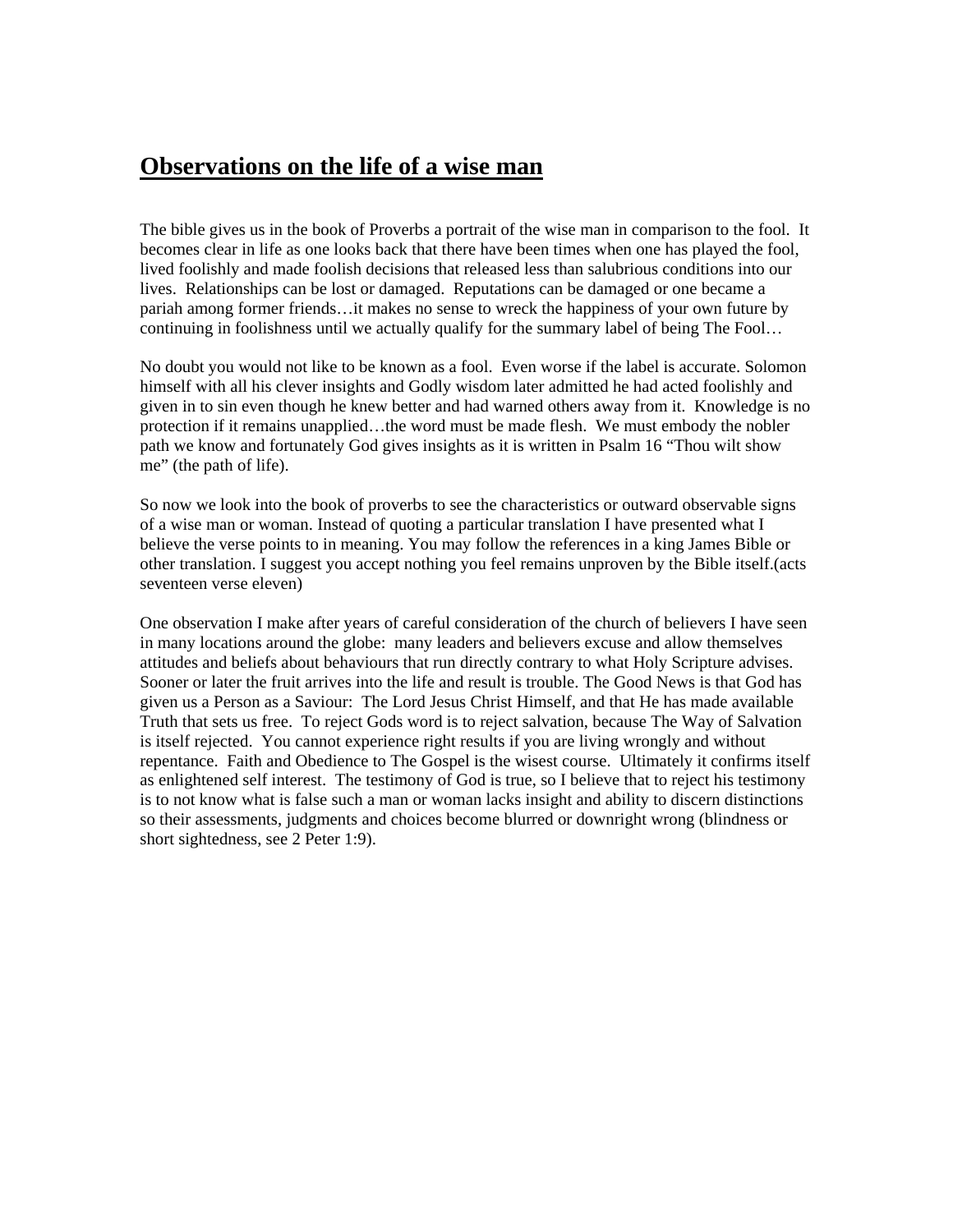Here is that look into proverbs:

- 1. The wise one listens well and learns (1:5)
- 2. The wise one becomes discrete and prudent in life matters and choices (2:10-11)
- 3. Being wise brings honourable reputation (3:34-35)
- 4. Honestly seeking for and cherishing wisdom yields good dividends! You succeed in finding it and along with that its results: righteousness, a rich and enriched life and glory (8:17-21)
- 5. Wisdom gives you extra days (9:11)
- 6. Wisdom makes you become teachable instead of chattering and garrulous (10:8)
- 7. If you possess real wisdom it makes you eager to learn more and preserve the knowledge. (10:14)
- 8. If you have grown in understanding you will know how to hold your peace (11:2)
- 9. Less prudent people will end up as your subordinates (11:29)
- 10. Real wisdom inspires commendations from others (12:8)
- 11. Wisdom is indicated when a man is genuinely interested in learning (12:15)
- 12. The wise one does not blab everything he knows even though he may have a veritable fountain of wisdom present to fuel his lips (12:23)
- 13. A wise son is willing to really hear his father's corrections (13:1)
- 14. Being well instructed brings favour into your life (13:15)
- 15. Wise companions bring wisdom into your life, it is learned from company just as foolishness is (13:20)
- 16. A wise woman helps her own house grow and flourish richly (14:1)
- 17. Wise speech preserves lives (14:3)
- 18. It is easier to learn when you have become a person with understanding (14:6)
- 19. Ability to scan and discern (comprehend)the likely outcomes of your choices is "your wisdom".(14:8)
- 20. Right proper reverence is natural to a wise person (the reverence for truth that enables you to take note of and avoid dangers) (14:16)
- 21. It is cautious prudence that confers glorious knowledge upon you to be admired. (14:18)
- 22. Hidden reservoirs of knowledge are within the heart of a truly wise person, even if they are silent about it (14:33)
- 23. A wise person considers how to communicate wisdom effectively to the hearer so that it can be received correctly…(15:2)
- 24. Openness to receiving an instructing reproof follows on from having learned to be prudent instead of rash or hasty. (15:5)
- 25. The wise person does not enjoy stupidity but walks carefully, discretely, wisely.(15:21)
- 26. Living by wise choices will give you very good things. (16:20)
- 27. If you are wise, others will report your prudence and good judgment. (16:21)
- 28. Wisdom within is revealed by the words of your lips. (16:23)
- 29. If you have real wisdom you will deal in a focused way with matters that need immediate attention, under your nose (17:24)
- 30. If you are wise, you won't say much. If you really know, you will be controlled and cool (17:27)
- 31. It is wisdom not to allow angers to suddenly rise up nor to draw attentions to wrongs suffered. It is the honourable way to proceed  $(19:11)$
- 32. The wise man does not give way to a life of drunkenness which clouds his mind (20:1)
- 33. Real wisdom brings treasurable things into your life and teaches you how to conserve them so that the treasure remains in the house instead of being foolishly wasted in premature consumption (21:20)
- 34. Wisdom teaches you strategies for dealing with tricky and self confident people who think themselves immune within their protections , like a fortressed city (21:22)